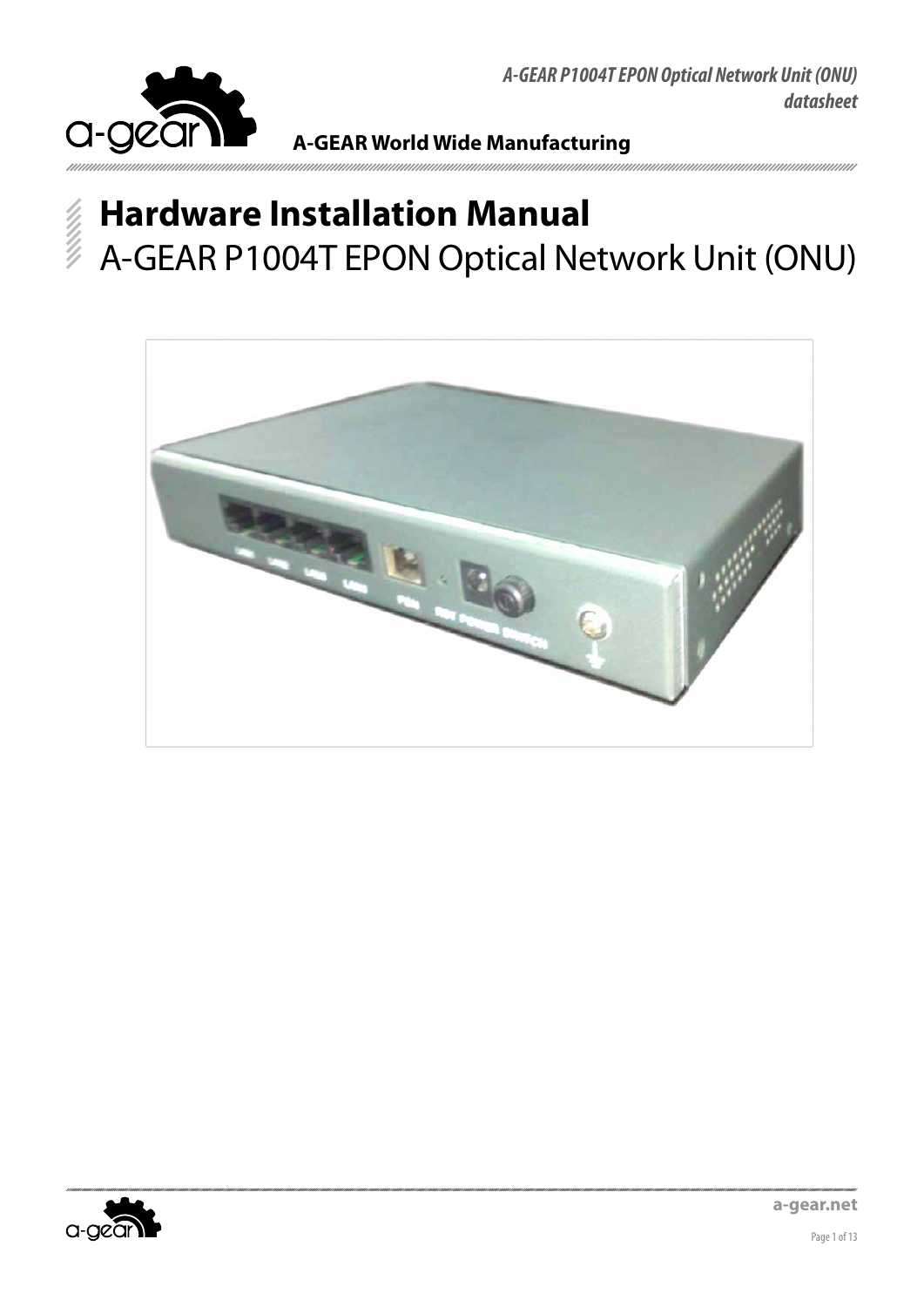



## *Innum* Content

| 1. Access Device<br><u> 1980 - Johann Barbara, martin amerikan basal dan berasal dalam basal dalam basal dalam basal dalam basal dala</u>         | 3  |
|---------------------------------------------------------------------------------------------------------------------------------------------------|----|
|                                                                                                                                                   |    |
| 1.2. Characteristic parameters of A-GEAR P1004T EPON System 5                                                                                     |    |
|                                                                                                                                                   |    |
| 2. Installation Preparation<br><u> 1980 - Johann Barbara, martxa alemaniar arg</u>                                                                | 6  |
|                                                                                                                                                   |    |
| 2.2.1. Ensure safety in compliance with the following principles 6                                                                                |    |
|                                                                                                                                                   |    |
|                                                                                                                                                   |    |
| 3. Installation of A-GEAR P1004T EPON                                                                                                             | 9  |
|                                                                                                                                                   |    |
| 3.2.1. Install the equipment on the desktop $\dots \dots \dots \dots \dots \dots \dots$<br>3.2.2. Mount the equipment on vertical wall surface. 9 |    |
|                                                                                                                                                   |    |
|                                                                                                                                                   |    |
| 4. Maintenance of EPON Access Device                                                                                                              | 11 |
|                                                                                                                                                   |    |
|                                                                                                                                                   |    |
| 5. Analysis of Hardware Failure                                                                                                                   | 12 |
|                                                                                                                                                   |    |
|                                                                                                                                                   |    |

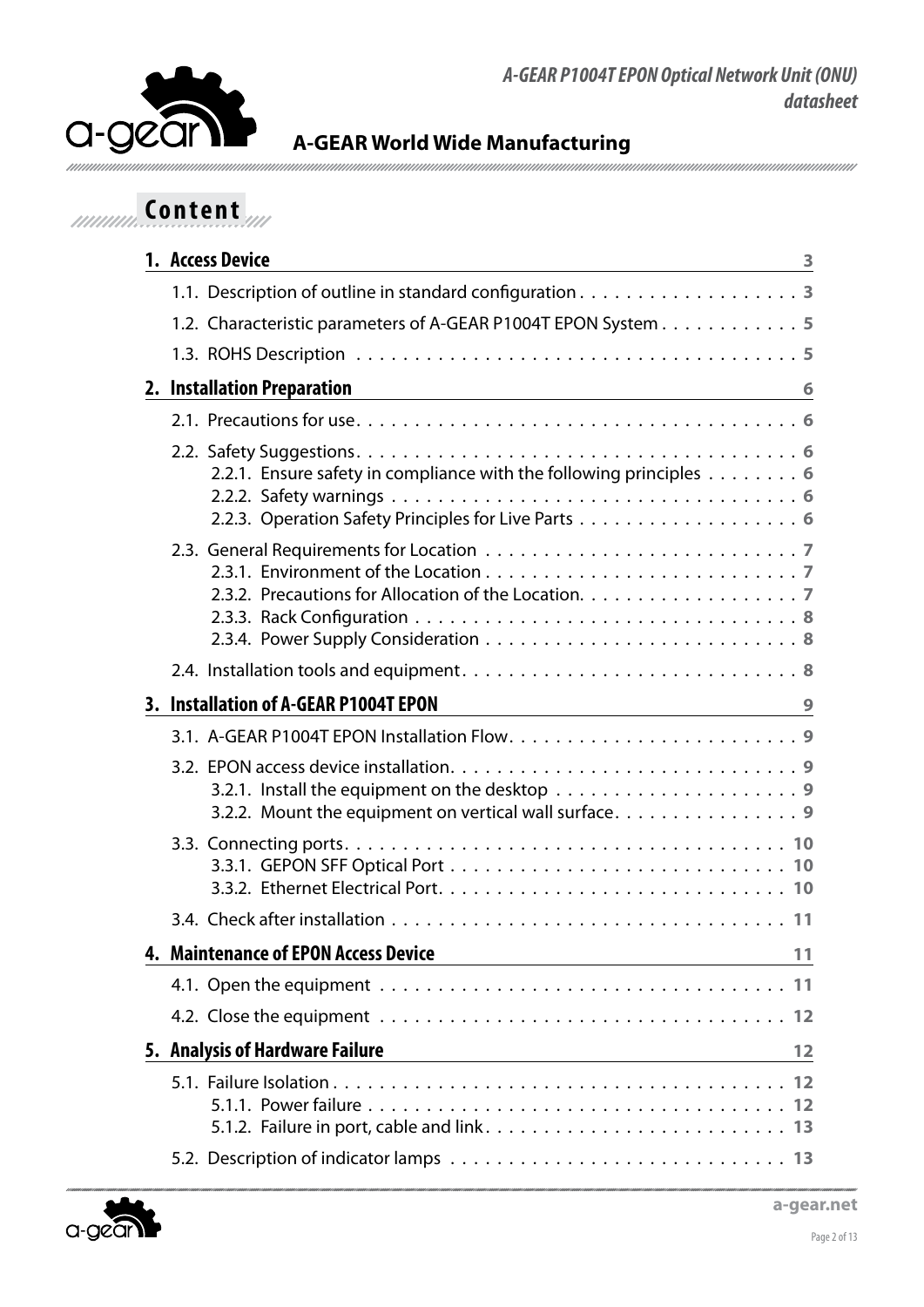

<span id="page-2-0"></span>

## **1. Access Device**

This chapter mainly describes and introduces overall characteristics and parameters of A-GEAR P1004T EPON access device so that readers can get an overall understanding about A-GEAR P1004T EPON.

## **1.1. Description of outline in standard configuration**

A-GEAR P1004T EPON interface consists of the following parts: 4 100-MB RJ45 ports, 1 GEPON optical port, 1 Power port, 1 switch, 1 Reset and 1 ground point. See following table for detailed description.

|                           | <b>Table 1-1. Characteristics of the Ports</b> |
|---------------------------|------------------------------------------------|
| Port name                 | <b>Description</b>                             |
| LAN1~4                    | RJ45 100MB Ethernet port, link cable           |
| <b>GEPON optical port</b> | SFF, link optical fibre                        |
| Power port                | Link power supply                              |
| Switch switch             | Control device switch                          |
|                           |                                                |



#### *Figure 1-1. Front Panel View of A-GEAR P1004T EPON.*

*Table 1-2. Description of Front Panel Components of A-GEAR P1004T EPON*

| <b>Component</b><br>No. | <b>English</b><br>name | Chinese name              | <b>Description</b>                                                         |
|-------------------------|------------------------|---------------------------|----------------------------------------------------------------------------|
|                         | $LAN1~-4$              | <b>RJ45 Ethernet Port</b> | 100MB Ethernet port, connecting<br>Ethernet cable                          |
| $\mathcal{P}$           | <b>PON</b>             | <b>GEPON</b> optical port | SFF INTERFACE, connecting optical fibre                                    |
| 3                       | <b>RST</b>             | Reset key                 | Used for reset operation of the<br>equipment                               |
| 4                       | <b>POWER</b>           | Power supply port         | Connecting power supply, used to<br>supply power for the equipment         |
| 5                       | <b>SWITCH</b>          | Power switch              | Switch of the control device                                               |
| 6                       |                        | Ground point              | Through the screw of this point, the<br>equipment outer casing is grounded |

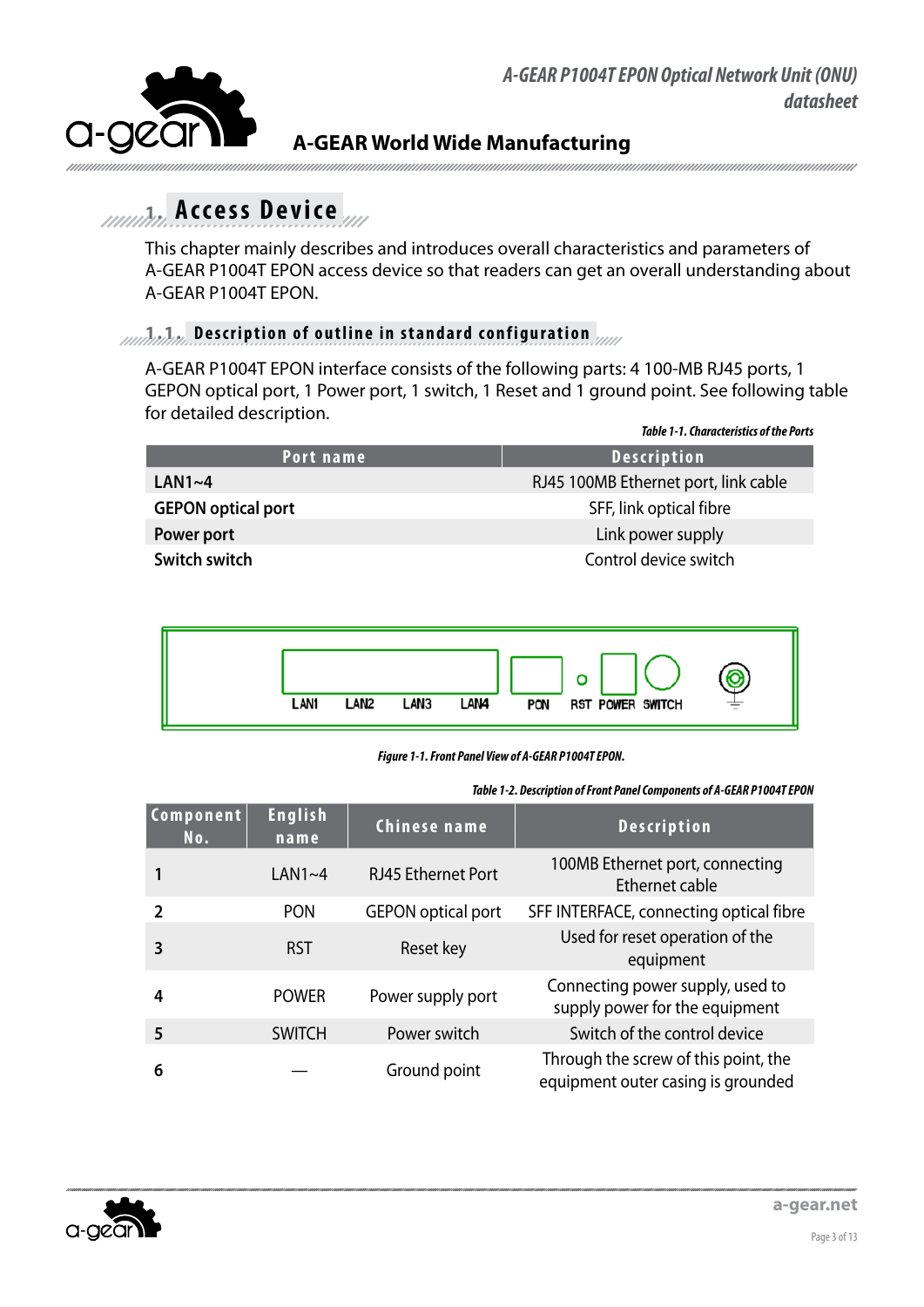



*Figure 1-2. Back Panel View of A-GEAR P1004T EPON.*

| LED lamp code Quantity   Color |   |       | <b>Status</b>  | <b>Description</b>                                                                                                  |  |  |
|--------------------------------|---|-------|----------------|---------------------------------------------------------------------------------------------------------------------|--|--|
| <b>POWER lamp</b>              |   | Green | Off            | ONU is not switched on                                                                                              |  |  |
|                                | 1 |       | on             | ONU Normally switched on,                                                                                           |  |  |
|                                |   |       | Off            | Indicating that ONU does not complete<br>MPCP and OAM discovery and registration                                    |  |  |
| <b>PON lamp</b>                | 1 | Green | Flash          | Indicating that ONU is trying to establish link                                                                     |  |  |
|                                |   |       | Normally<br>on | Indicating that MPCP and OAM links of ONU<br>have been activated                                                    |  |  |
|                                |   | Red   | Off            | Indicating that ONU received light power is<br>normal                                                               |  |  |
| LOS lamp                       | 1 |       | Flash          | Indicating that ONU received light power is<br>lower than the sensitivity of the light receiver                     |  |  |
| <b>ALARM lamp</b>              |   | Green | Off            | After being normally switched on, it operates<br>normal                                                             |  |  |
|                                | 1 |       | Normally<br>on | After being switch on, failure occurs in<br>software operation                                                      |  |  |
| LAN1-LAN4<br>lamp              | 4 | Green | Off            | Not switched on, or Ethernet cable is not<br>plugged or link is not established after being<br>normally switched on |  |  |
|                                |   |       | Flash          | After being normally switched on, Ethernet<br>Port successfully establishes link and has data<br>transfer           |  |  |
|                                |   |       | On             | After being normally switched on,, Ethernet<br>Port successfully establishes link                                   |  |  |

*Table 1-3. Description of LEDs on Back Panel of A-GEAR P1004T EPON*

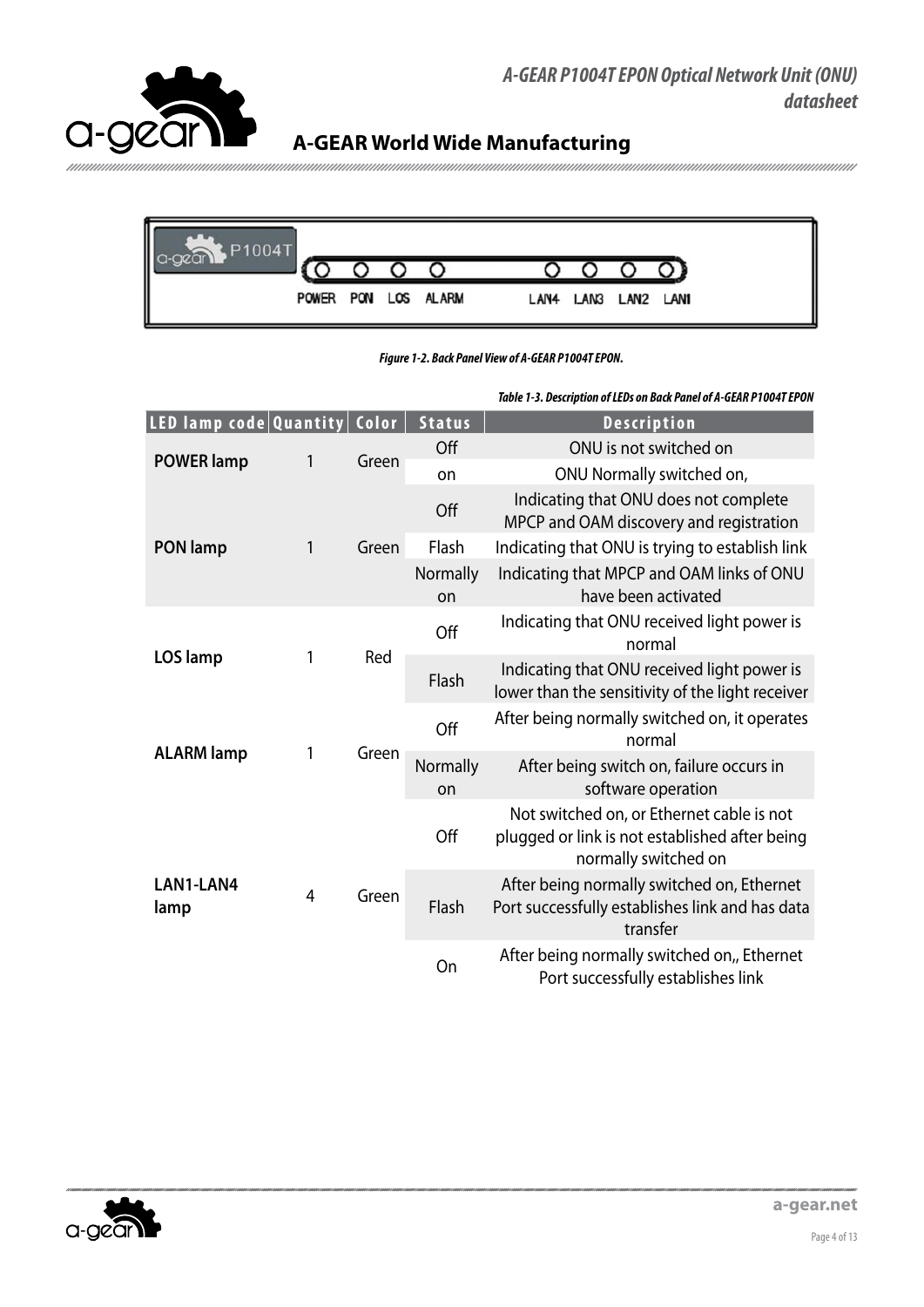<span id="page-4-0"></span>

## **A-GEAR World Wide Manufacturing**

## **1.2. Characteristic parameters of A-GEAR P1004T EPON System**

| <b>Protocol standard</b>           | Supporting standard                | IEEE Std 802.3-2005 IEEE Std 802.1D-2004 IEEE<br>Std 802.1Q-2005<br>Technical requirement for China Telecom EPON<br>equipment<br>YD/T 1475-2006 |
|------------------------------------|------------------------------------|-------------------------------------------------------------------------------------------------------------------------------------------------|
|                                    | Memory                             | Flash Memory: 4M Bytes; PSRAM: 2Mbytes;                                                                                                         |
|                                    | Standard configuration             | 4 10/100BASE-Tx ports 1 GEPON optical port 1<br>Reset key 1 POWER port 1 switch key                                                             |
|                                    | Overall dimension                  | 165*128*33mm                                                                                                                                    |
| <b>Hardware</b><br>characteristics | Operating<br>temperature/humidity  | -5°C~45°C; 5%~95%, without coagulation                                                                                                          |
|                                    | Storage temperature/<br>humidity   | -40°C~60°C; 5%~95%, without coagulation                                                                                                         |
|                                    | Characteristic of power<br>adapter | Input voltage: AC110V-240V, 50/60Hz Output<br>voltage: DC12V/0.7A                                                                               |
|                                    | Power consumption                  | Max. 7W                                                                                                                                         |

## **1.3. ROHS Description**

| <b>Parts</b>          | <b>Toxic or harmful substances or elements</b> |                  |                        |                  |     |             |  |  |
|-----------------------|------------------------------------------------|------------------|------------------------|------------------|-----|-------------|--|--|
|                       | Pb                                             | Hq               | $\mathsf{c}\mathsf{d}$ | Cr (VI)          | PBE | <b>PBDE</b> |  |  |
| <b>Chasis</b>         | Ω                                              | $\left( \right)$ |                        |                  |     |             |  |  |
| <b>Rack</b>           |                                                |                  |                        |                  |     |             |  |  |
| <b>Baseboard</b>      | Ω                                              | Ω                | O                      | $\left( \right)$ |     |             |  |  |
| <b>Module</b>         |                                                |                  |                        |                  |     |             |  |  |
| <b>Interface Card</b> |                                                |                  |                        |                  |     |             |  |  |

**0: The toxic or harmful substances` levels in each homogeneous materials of each part, are under the limitation of SJ/T 11363-2006 regulation** 

**X: The toxic or harmful substances` levels at least in one homogeneous materials of one part, exceed the limitation of SJ/T 11363-2006 regulation**



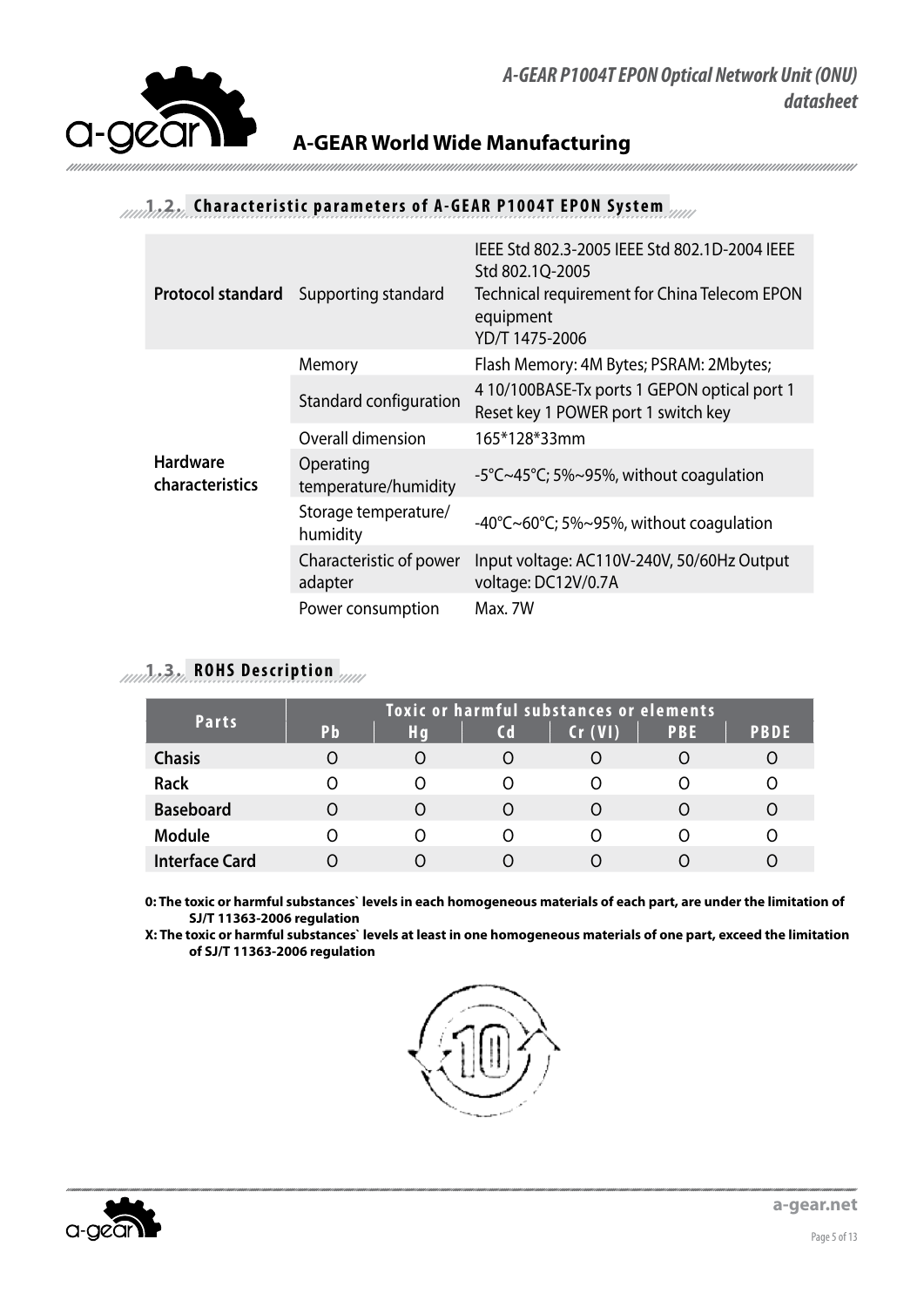<span id="page-5-0"></span>

## **2. Installation Preparation**

## **2.1. Precautions for use**

Similar to other electronic products, quickly and frequently turning on/off power supply will damage semi-conductor chip. When you need to re-start A-GEAR P1004T EPON, please turn on power switch again 3~5 seconds after it is switched off.

Please do not violently impact A-GEAR P1004T EPON or drop it from a high place, which may damage internal hardware of .EPON access device.

Please use correct external ports to connect A-GEAR P1004T EPON. Improper operation will cause damage to internal elements of the port.

**Note:**

- [1] Please insert /pull off power line plug in the direction of power socket!
- [2] When the service life of the product expires, please do not discard it at will. To prevent from environmental pollution, please dispose it according to related national laws and regulations, or send it to our company for uniform disposal!

### **2.2. Safety Suggestions**

#### **2.2.1. Ensure safety in compliance with the following principles**

- During the course of equipment installation and after installation is completed, please keep if dust-free and clean;
- Place the machine in a safe place;
- Place the tools in a place not easy to drop by touch;
- Do no wear loose clothes to avoid being stumbled by the equipment. Tie up necktie or scarf and scroll up sleeves.
- If the environment may damage eyes, please wear safety goggles;
- Do not conduct operations that may cause personal injury or damage to the equipment.

### **2.2.2. Safety warnings**

Safety warnings in this section refer to the warnings against personal injury that may be caused in the case of improper operation.

- Carefully read the installation quide, and then carry out operation on the system;
- Only those trained, qualified personnel can install or replace EPON access
- device:
- Before operation on the equipment, please cut off the DC connection;
- Final configuration of the product must comply with all applicable national laws
- and regulations.

#### **2.2.3. Operation Safety Principles for Live Parts**

When working on live parts, the following principles are applicable:

- Before operation on live devices, take off jewelries (such as finger ring, necklace,
- watch, bracelet, etc.). When metal object contacts «power» and «ground», it may

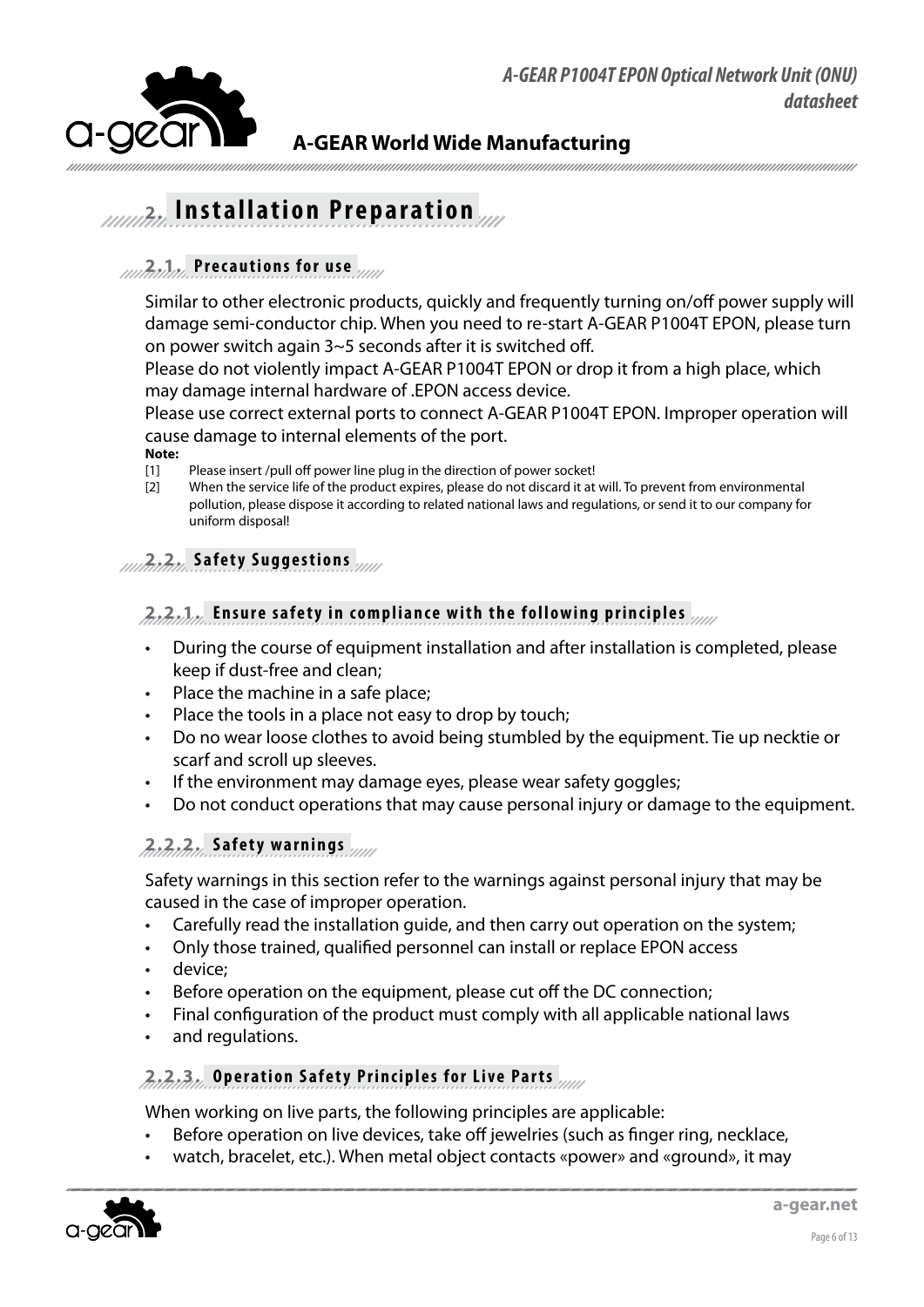<span id="page-6-0"></span>

**A-GEAR World Wide Manufacturing**

- cause short circuit or damage to the elements.
- Before operation on the equipment, cut off DC power supply.
- Improper connection between equipment and power sockets may cause hazard.
- Only those trained, qualified personnel can carry out operation and maintenance
- on the equipment.
- Before the system is switched on, please carefully read installation quide.

#### **Note:**

- [1] Carefully observe potential hazard, such as damp floor, non-grounded power
- [2] extension cable, worn power cable
- [3] Place the emergency switch in the workroom so that power can be rapidly cut
- [4] off when accident occurs
- [5] Before installation/disassembly of the equipment, pull off the power cable
- [6] Please do not work independently if there is potential hazard
- [7] Before check, always cut off power supply
- [8] If accident occurs, please take the following measures
	- [a] Switch off the system
	- [b] Give alarm
	- [c] Judge whether the affected person needs [artificial respiration or not, and then take proper measures
	- [d] Where possible, send a possible to seek for medical help; otherwise seek for help according to serious degree

#### **2.3. General Requirements for Location**

This part discusses the requirements for the location of safe installation and use of the system. Before installation, ensure that the location has been properly prepared.

#### **2.3.1. Environment of the Location**

By adoption of card-track installation method, EPON access device can be fixed on DIN card track. The equipment adopts fan-free design. Please note that installation environment should be well-ventilated to facilitate equipment heat dispersion.

When planning location arrangement and equipment placement, please remember to discuss the precautions as set forth in «Precautions for Allocation of the Location». If the equipment often breaks down or error often occurs, such precaution information may help you isolate failure and avoid recurrence of the problem.

#### **2.3.2. Precautions for Allocation of the Location**

Precautions listed below may help you design a suitable environment for EPON access device to avoid system failure caused by the environment.

- Ensure air is well circulated and electrical equipment heat is well dispersed in the work room. Air circulation must be sufficient to provide a good cooling environment;
- Equipment should be better placed in such a way that cool air frequently passes by the equipment. Ensure the outer casing of the equipment is complete and fixed. If it is open, air circulation inside the equipment will be damaged, which may interrupt airflow or change the direction of the cool air that should cool down heat-emitting the internal elements.

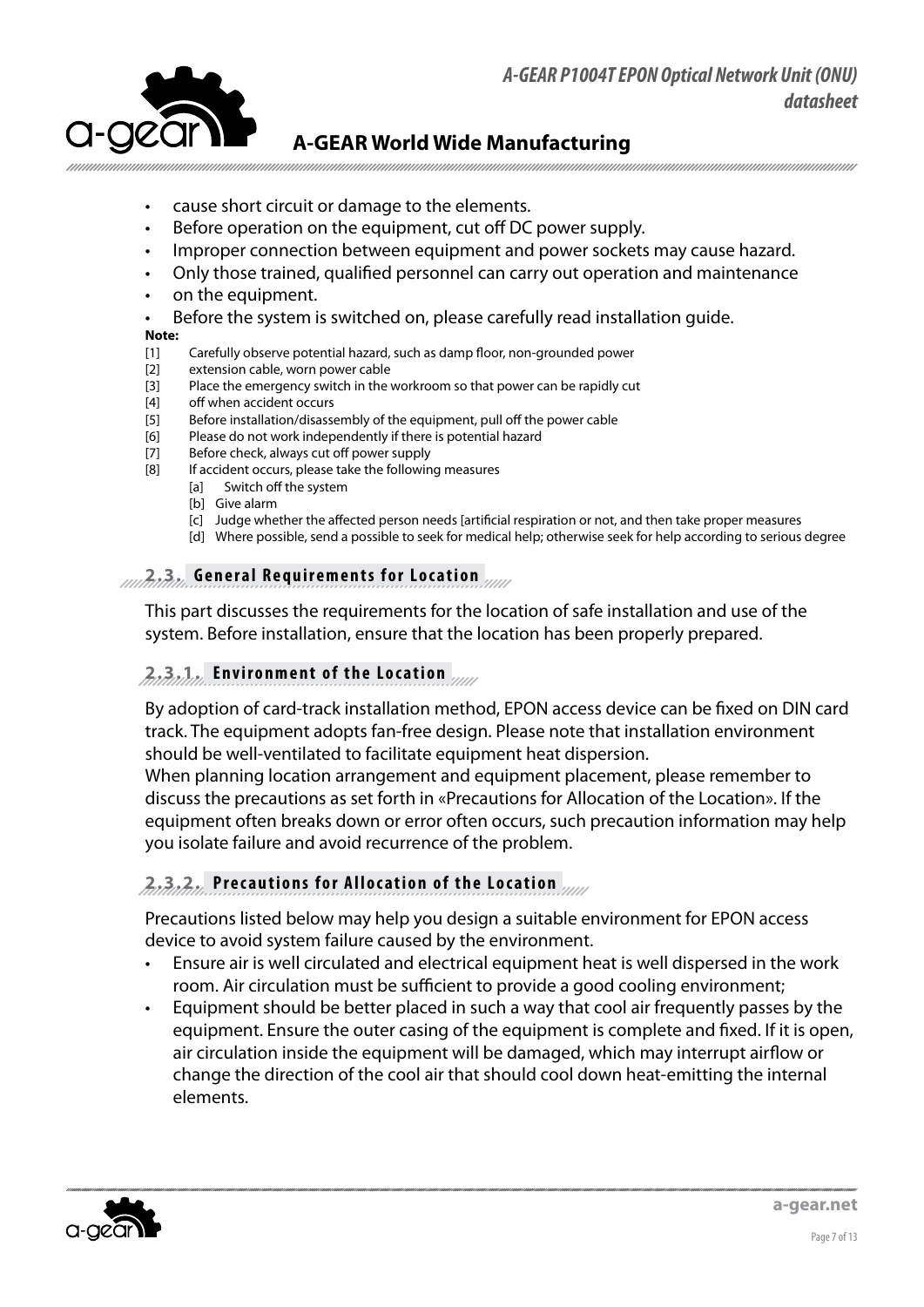<span id="page-7-0"></span>

## **2.3.3. Rack Configuration**

The following content helps you design a suitable rack configuration.

- Each equipment on the rack will emit heat during working. To ensure good ventilation, closed rack must be provided with heat dispersion port and cooling fan, and equipment should be closely placed from each other;
- When installing equipment on the open rack, pay attention not to make the rack frame obstruct the vent holes of EPON access device. Please carefully check the equipment location after the equipment is installed to avoid such case.
- Ensure that effective ventilation measure has been provided for the equipment installed at the lower part of the rack.

#### **2.3.4. Power Supply Consideration**

Check power supply. Ensure that power supply system is well grounded. Input voltage range should be AC110V~240V. Too high voltage will damage the machine. **Warning:**

If the power supply system is not well grounded, or input power fluctuates greatly with excessive pulse, false code rate of the communication equipment will increase, or even hardware system will be damaged!

#### **2.4. Installation tools and equipment**

Tools and equipment required for installation of A-GEAR P1004T EPON are not included in standard configuration of A-GEAR P1004T EPON. User needs to prepare them by himself. The following are typical tools and equipment required for installation of A-GEAR P1004T EPON:

- Screw driver
- Anti-static hand ring
- Fastening screws
- **Ethernet cable**
- Other Ethernet terminal equipment
- Control terminal

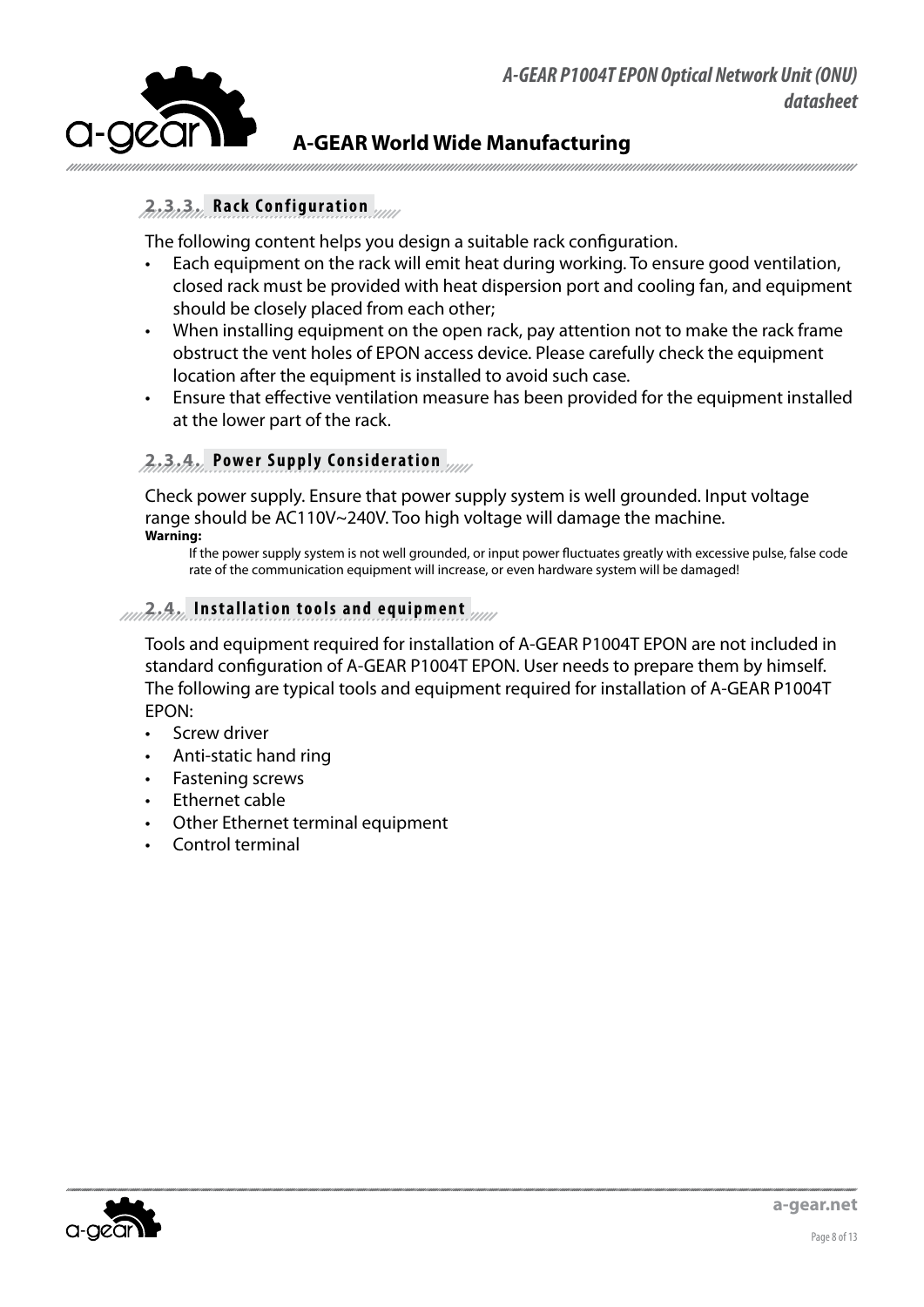<span id="page-8-0"></span>

## **A-GEAR World Wide Manufacturing**

## **3. Installation of A-GEAR P1004T EPON**

**Warning:** Only those trained, qualified personnel can install or replace the equipment.

#### **3.1. A-GEAR P1004T EPON Installation Flow**



## **3.2. EPON access device installation**

EPON access device may be placed on flat desktop or mounted on vertical wall surface. Operation according to the steps in this section can well satisfy you requirement for network installation. The content is divided into the following parts:

- • Install the equipment on the desktop.
- Mount the equipment on vertical wall surface.

#### **3.2.1. Install the equipment on the desktop**

A-GEAR P1004T EPON may be directly placed on smooth, flat and safe desktop. **Note:** Do not place too heavy object (1Kg) on the top of the EPON access device, otherwise it will be damaged.

#### **3.2.2. Mount the equipment on vertical wall surface**

By way of the bottom clamping slot, EPON access device may be fixed on vertical wall surface provided with fastening screws During operation, just insert the clamping on the back panel of the machine onto the screws. Please ensure there are at least more than two screws and confirm their tightness.

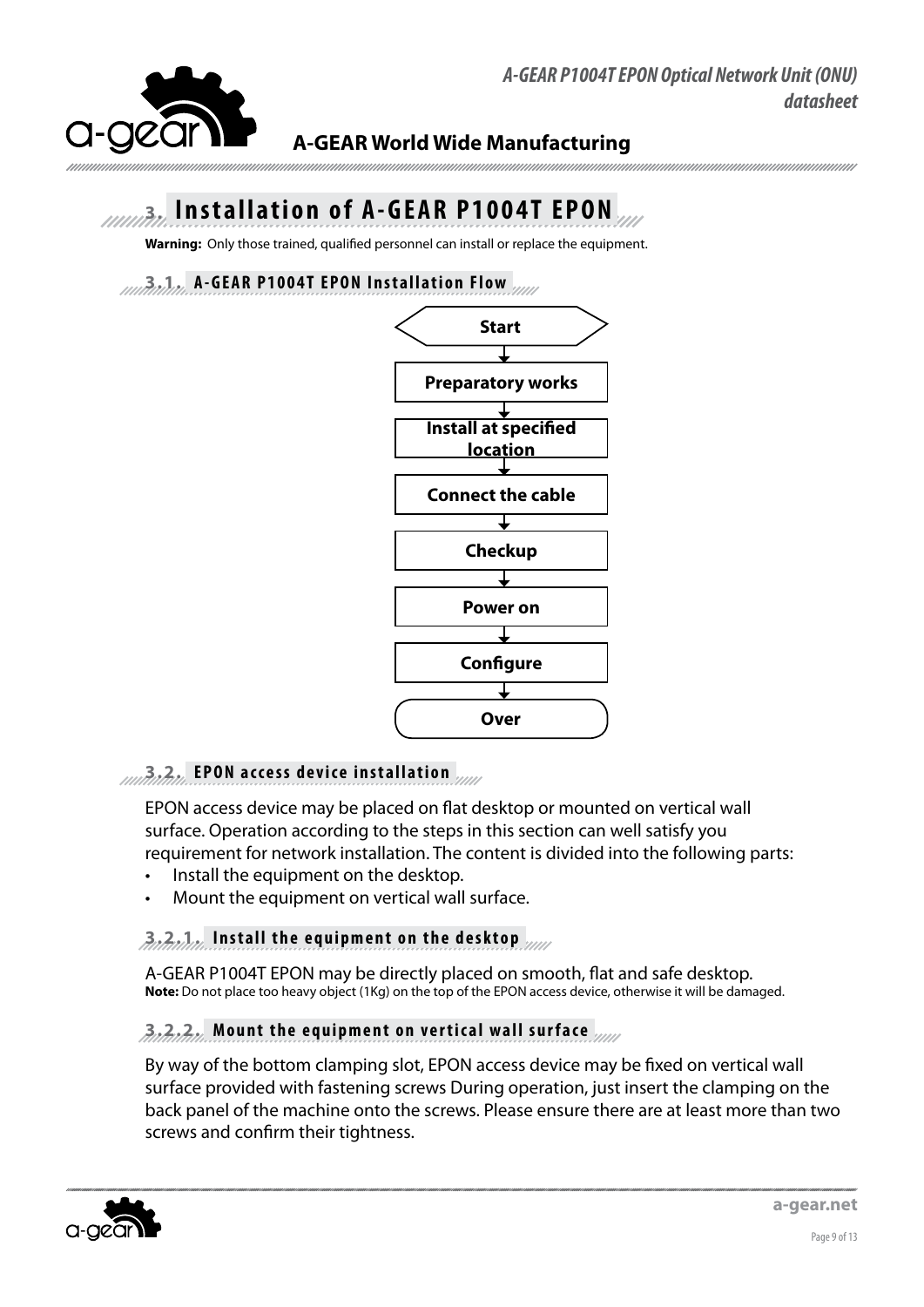

*Table 3-3. Table of Definition of 1000MB RJ45 Pins*

<span id="page-9-0"></span>

## **A-GEAR World Wide Manufacturing**

#### **3.3. Connecting ports**

### **3.3.1. GEPON SFF Optical Port**

A-GEAR P1004T EPON provides 1 GEPON SFF port. Indicator lamps corresponding to this port are PON and LOSS. During use, connect SC optical fibre to the port, and then to optical splitter and then from optical splitter to OLT equipment.

#### **3.3.2. Ethernet Electrical Port**

A-GEAR P1004T EPON provides 4 10/100Base-Tx ports. During use, connect UTP port of EPON access device to other Ethernet terminal equipment through network cable (direct connection or cross). See following table for No., sequence and arrangement of UTP port pins.



*Figure 3-1. RJ-45 Connector.* 

As all of the four 10/100Base-Tx ports of A-GEAR P1004T EPON support MDI/MDIX selfrecognition function of the cable, when connecting A-GEAR P1004T EPON with other Ethernet terminals, either Class V direct network cable or Class V cross network cable may be used, which facilitates the selection of cable.

|         |                                          |                     | 1996 - 1997), TUDIE VI DENNIUMI VI TUVUMD 1977 I 1113 |
|---------|------------------------------------------|---------------------|-------------------------------------------------------|
| Pin No. | Pin name                                 | <b>English name</b> | Remarks                                               |
|         | Positive phase terminal of data transfer | $TXD1 +$            | output                                                |
| 2       | Reverse phase terminal of data transfer  | TXD1-               | output                                                |
| 3       | Positive phase terminal of data receipt  | $RXD1 +$            | input                                                 |
| 4       | Positive phase terminal of data transfer | $TXD2+$             | output                                                |
| 5       | Reverse phase terminal of data transfer  | TXD <sub>2</sub> -  | output                                                |
| 6       | Reverse phase terminal of data receipt   | RXD1-               | input                                                 |
|         | Positive phase terminal of data receipt  | $RXD2+$             | input                                                 |
| 8       | Reverse phase terminal of data receipt   | RXD1-               | input                                                 |

As supporting self-recognition function of the direct/cross network cable, either Class V direct network cable or Class V cross network cable may be used to connect A-GEAR P1004T EPON with other Ethernet equipment.

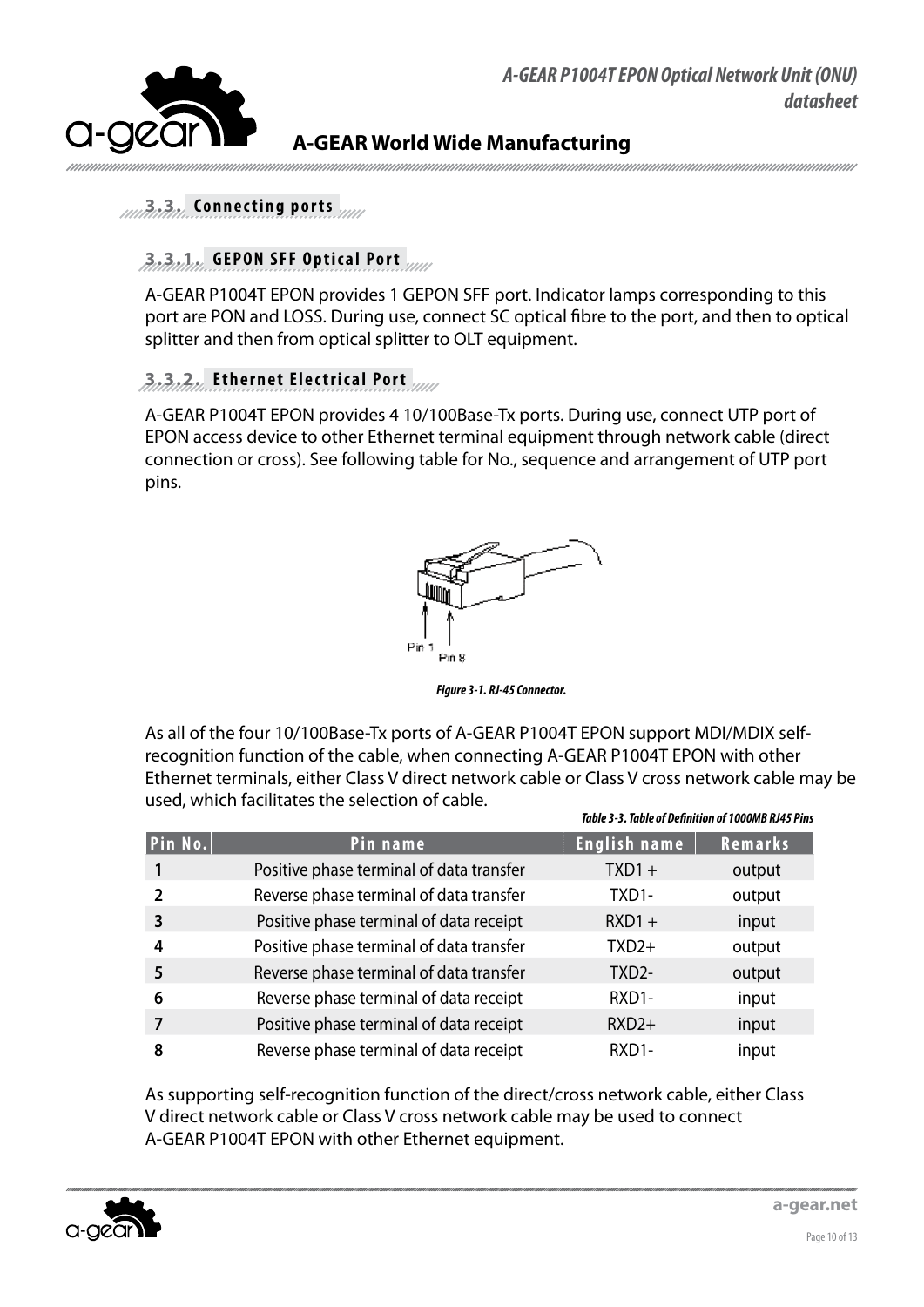<span id="page-10-0"></span>

### **3.4. Check after installation**

After mechanical installation of EPON access device is completed, please make the following check before starting EPON access device:

- If EPON access device is mounted on vertical wall surface, please check the installation reliability of EPON access device. It installed on desktop, please check if space reserved around EPON access device is sufficient for heat dispersion and if desktop is stable or not.
- Check if power supply connected is consistent with that required for EPON access device or not.
- Check if the ground wire of EPON access device is properly connected or not.
- Check if EPON access device is properly connected with other equipment or not, such as configuration terminal.

## **4. Maintenance of EPON Access Device**

#### **Warning:**

- [1] Before opening the equipment, ensure that static electricity that you carry has been released and power switch of EPON access device has been turned off. Before carrying out any step in Annex B, please read the part **«Safety Suggestions»;**
- [2] When you are near power supply or operate the equipment, please turn off power switch and pull of power cable at first.

#### **4.1. Open the equipment**

This part mainly describes method, tools required and operation steps for opening the cover of EPON access device.

**Warning:**

When power cable is connected, do not touch it with bare hand to avoid getting an electric shock.



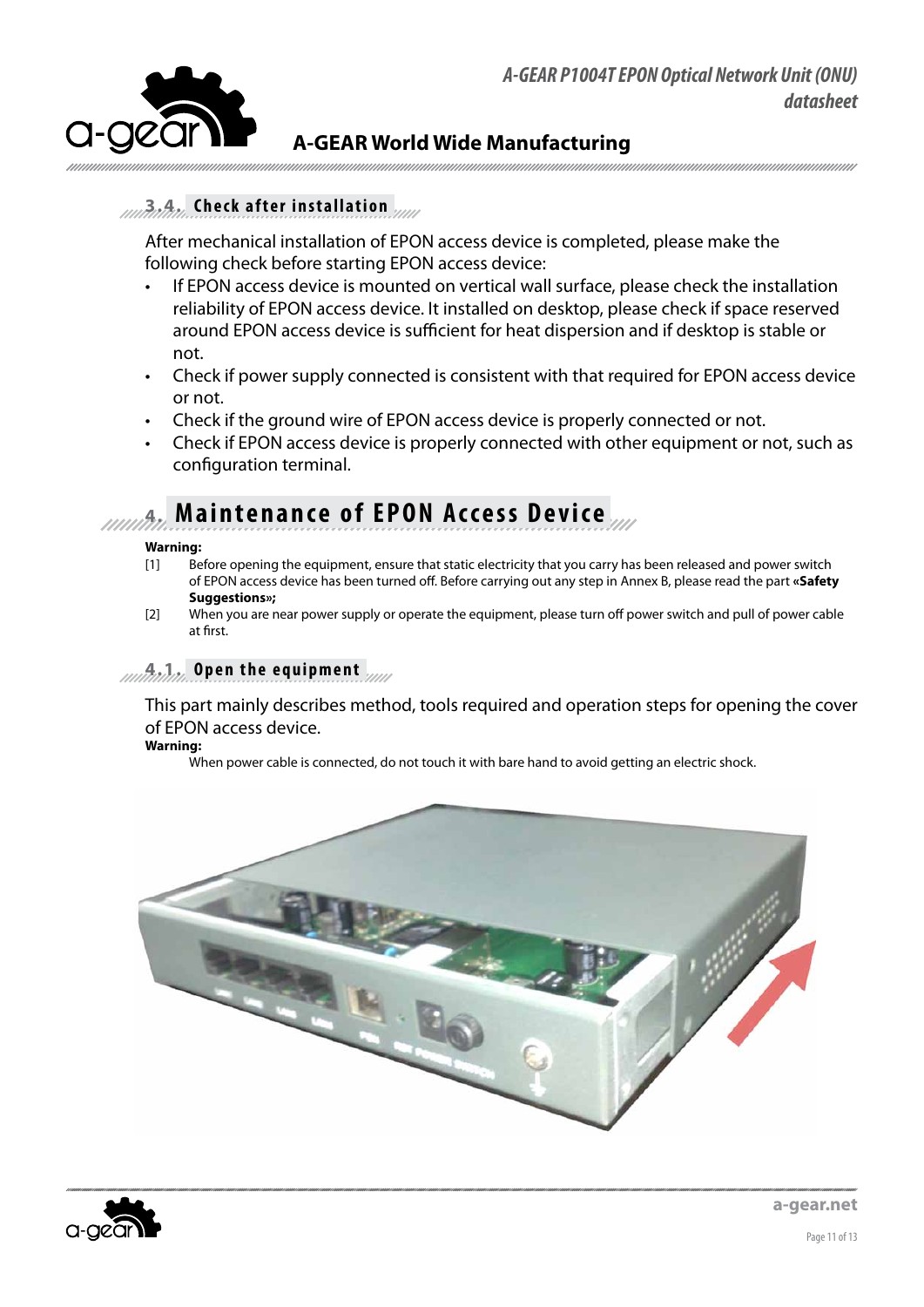<span id="page-11-0"></span>

**A-GEAR World Wide Manufacturing**

Disassembly of the equipment may require some tools, which are not included in standard configuration of EPON access device. These tools are as follows:

- Cross screwdriver
- Anti-static hand ring

Pleas open the cover of EPON access device according to the following steps.

- (1) Pull off power cable of EPON access device;
- (2) Pull of all cables connected to EPON access device ports;
- (3) Release screws on the equipment outer casing with screwdriver;
- **Note:** The equipment outer casing consists of two parts: equipment cover and equipment base.
- (4) Remove the cover in the direction of the arrow as shown in the following figure
- (5) When the cover is opened, put it aside. The system mainboard appears. **Note:**

After removal of the cover, place it stably to avoid squeezing, collision or deformation, otherwise installation of the equipment will become difficult.

#### **4.2. Close the equipment**

This part mainly describes the flow for placing cover and closing the equipment. Please operate according to the following steps:

- (1) Install the equipment cover and base in place according to the direction and steps in 4.1-(4).
- (2) Re-install the screws and tighten them with screw driver.
- (3) Re-install EPON access device or place it on the desktop.
- (4) Equipment closing work is completed. Re-connect all cables.

## **Analysis of Hardware Failure**

This section describes method for failure analysis and isolation of failure from EPON access device:

### **5.1. Failure Isolation**

The key to settle system failure is to isolate failure from the system. Failure isolation and settlement becomes easy by comparison between what the system should do and what the system is doing. The following sub-systems should be considered in solving the problems:

- Power connection;
- Port, cable and link ports on the front panel of EPON access device and cables connected to the ports.

#### **5.1.1. Power failure**

Check the following items to facilitate isolation of problems:

- Confirm that power cable is reliably connected and power is supplied.
- Check the environmental conditions. Note that temperature required for work location of EPON access device should be -5 $\degree$ C ~ 45 $\degree$ C.